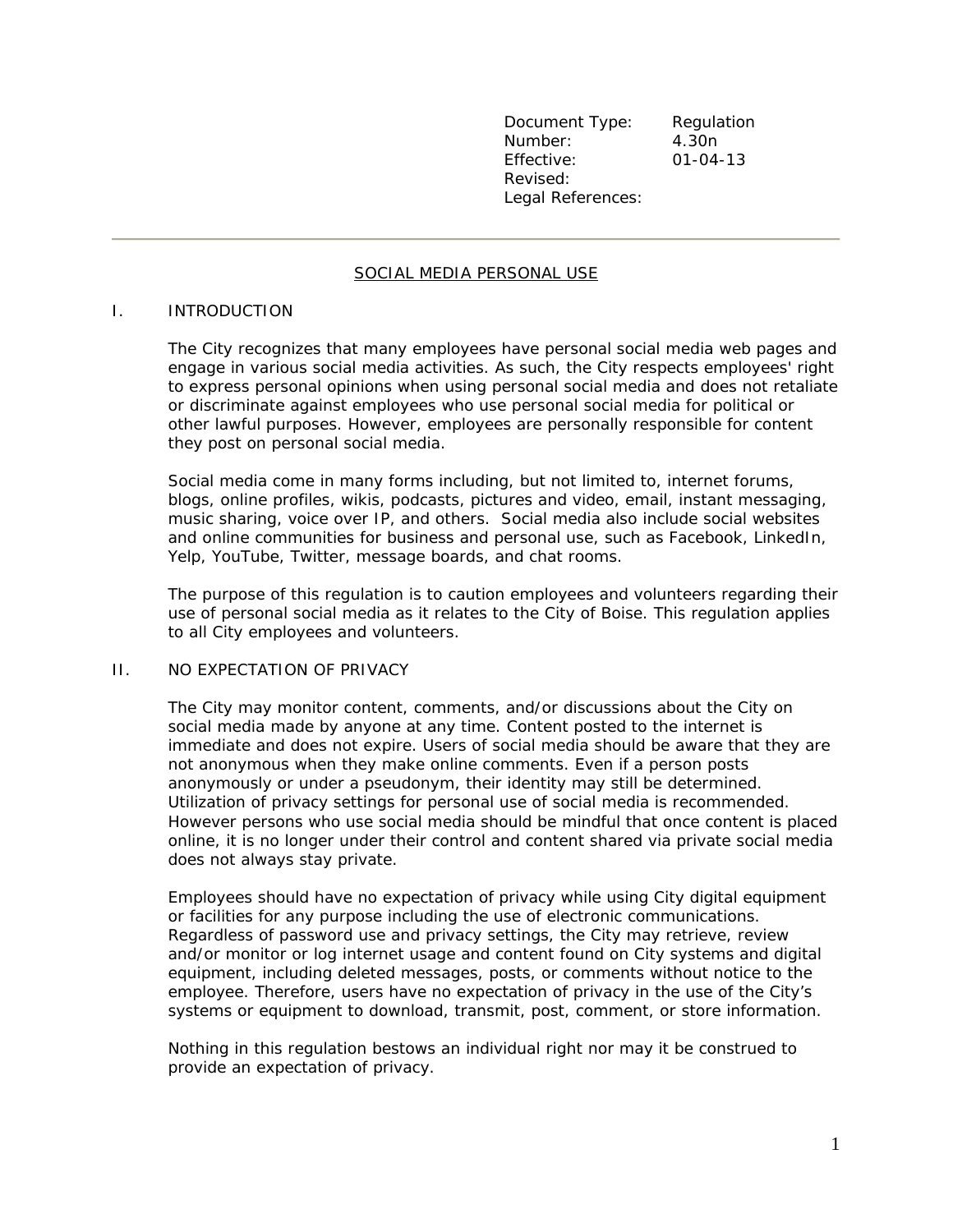# III. EMPLOYEE PERSONAL USE OF SOCIAL MEDIA

An employee may access social media while at work within the parameters of the City's policies and regulations. Users are expected to limit use to personal time, such as breaks, lunch periods and off-duty time. If an employee's use of social media becomes excessive, interferes with or is disruptive to City business or productivity, or negatively affects the employee's job duties, the employee may be subject to discipline.

When posting to personal social media, if an employee speaks about job-related content or makes reference to the City, people may perceive the individual to be talking on behalf of the City. If the employee is not acting in an official and/or authorized City capacity, the employee shall use a disclaimer and make it clear that the views are not necessarily reflective of the views of the City. An example of such disclaimer is "The views, opinions, ideas, and information expressed on this site are my own and neither reflects the views of my employer nor is in any way attributable to the City of Boise."

Participation in social media, whether by City or non-City internet resources and whether made while on or off duty must not violate the privacy rights of other City employees, customers, or business partners, or any City policy or regulation, including but not limited to the following:

- A. City Code of Ethics
- B. Equal Employment Opportunity
- C. Standards of Conduct
- D. Information Technology Acceptable Use
- E. Political Activities
- F. Proprietary Rights
- G. Violence Free Workplace
- H. Guidelines for City of Boise Logo Use

When participating in social media employees are expected to know and follow all City policies and regulations. They are also expected to be respectful, truthful, accurate, and not engage in retaliatory behavior.

### IV. PROHIBITED CONDUCT IN PERSONAL SOCIAL MEDIA

Employees may be disciplined up to and including termination for engaging in any of the following in their personal online social media activity:

- A. Promoting or taking part in activities which violate federal, state, or local law.
- B. Threatening harm, directly or indirectly, to any City employee or City customer, business partner, vendor, or supplier.
- C. Making false or misleading statements about City employees, the City, City customers, business partners, vendors, or suppliers.
- D. Making disparaging remarks toward or about any City employee, the City, City customers, business partners, vendors, and/or suppliers that are based on race, color, religion, sex, age, national origin, citizenship status, disability, genetic information, veteran status, sexual orientation, gender identity/expression or other characteristic protected by law.